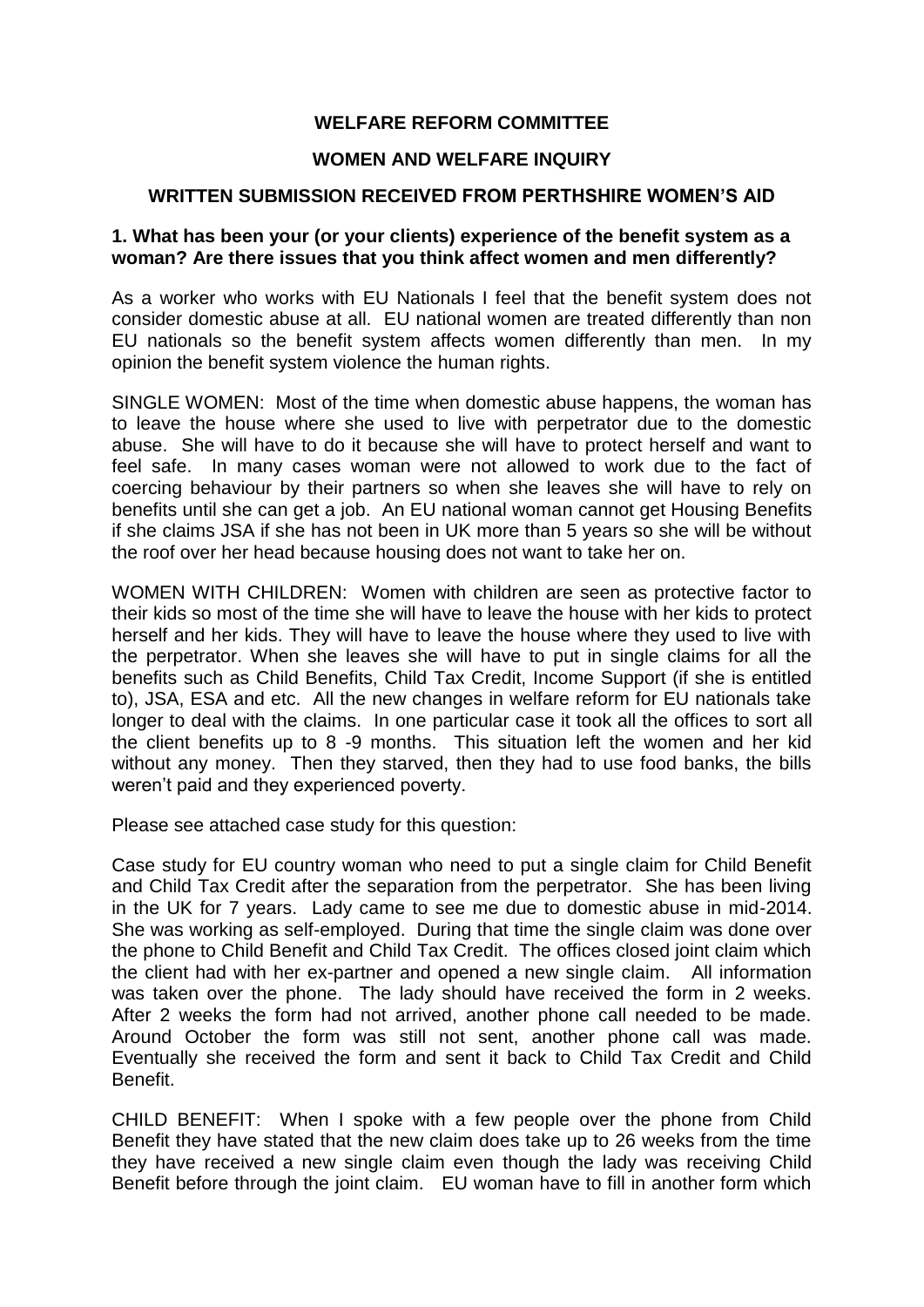is called B&C International 1 which takes Child Benefit to deal with, up to another 16 weeks. All together EU women has to wait 42 weeks to get back the Child Benefits.

CHILD TAX CREDIT: The EU national lady needed to wait 8 months for Child Tax Credit to decide if she is entitled to those benefits even though she had a joint claim previously with her ex-partner. She needed to pass the test to reside.

DLA: The women's child is disabled and she was receiving DLA for him as well as a joint claim. In mid-2014 I helped her to put a single claim for DLA as well. In September the women told me that her DLA for her son has been stopped. The phone call was made to DLA office. DLA worker could not find women's son or the women details on their system. They advised me to write a letter and ask for explanation.

At that point the lady was not receiving any benefits for her son. She struggled to pay bills and buy food for herself and her son. She needed to use a food bank and borrow money from friends. She has raised massive bills which she is not able to pay. At the moment she is considering to go bankrupt.

#### **2. How has your (or your clients) experience with the benefit system changed in recent years since the introduction of the welfare reforms?**

The clients who I support are EU nationals. The new changes of the welfare reforms affect all the clients I work with. I could say that every time when I need to support women who flee domestic abuse, it is a real battle with each office to get things sorted. Even the women who have been in UK for more than 5 years and who have been working and who are entitled to all the benefits still have to get through the system to provide all the evidence to their right to reside in UK. All the changes to the new welfare reforms leave women to not have access to money so she will starve, then she will have to use food banks, the bills won't be paid and she will experience poverty.

Please see attached case study for this question:

EU national lady came in to see me due to domestic abuse. She has been living in UK just under 5 years. When she came here she was working until she got pregnant. She has a 2 year old son. Due to domestic abuse she separated from her partner. She was not having any money to live on. She was not entitled to apply for income support because she was not living in UK more than 5 years. She applied for JSA. She has received it for only 3 months. She is not entitled to housing benefit so she has massive rent arrears. She is in the threat to be evicted from the house she is living in. Her mental health has deteriorated due to the fact that she is not able to pay any bills.

## **3. Are there any challenges involved in being in receipt of particular benefits?**

Child Benefit: takes up to 42 weeks for EU national women so women cannot show the proof to other agencies which will affect other claims too, such as Housing Benefits.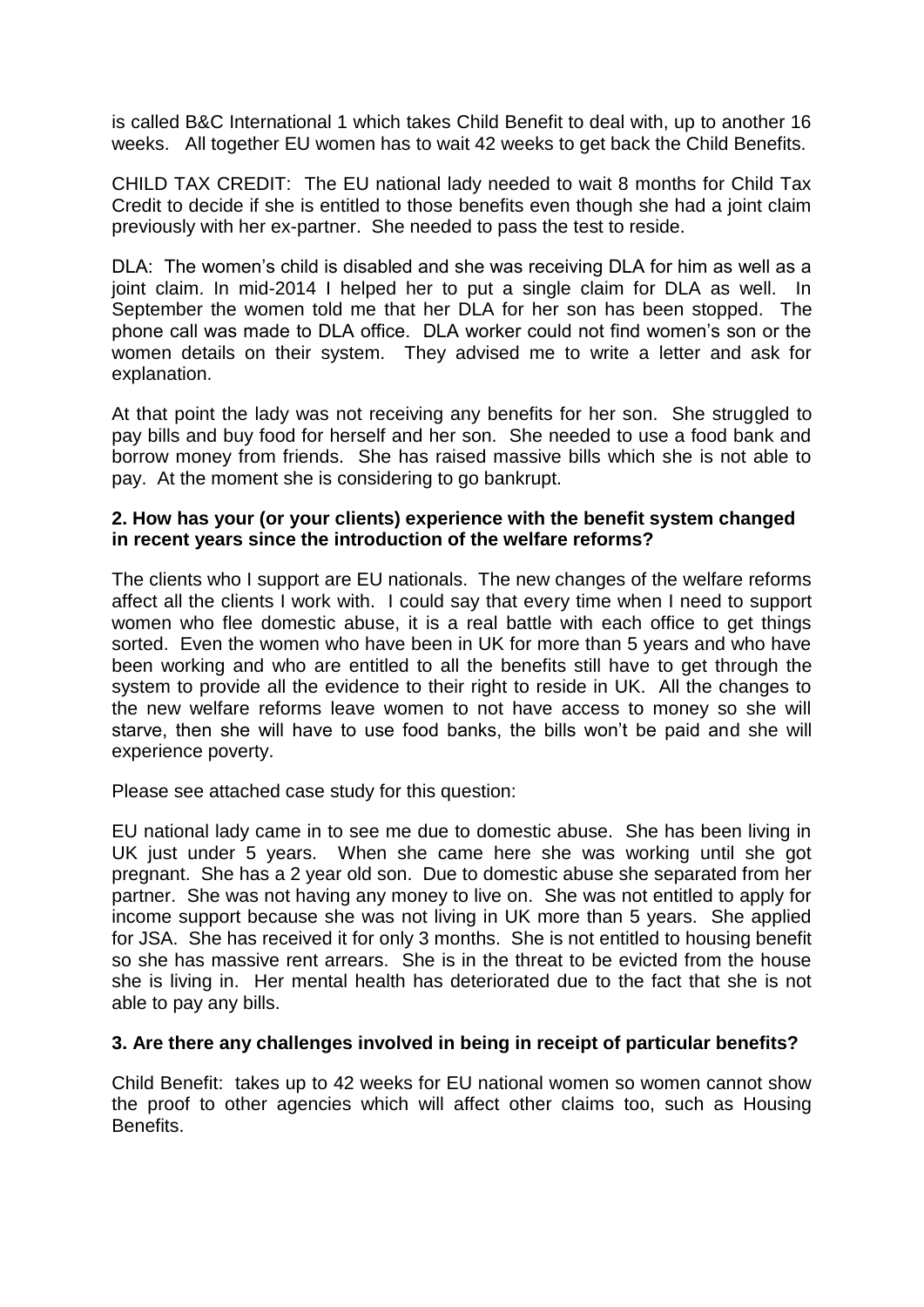Income Support: EU nationals are not entitled to receive Income Support if they have children under 5 years old and if they have not been in UK more than 5 years. They are not able to get nursery if the child is under 2 years old. Then they feel stuck because the new welfare reform. The new welfare reform is not family orientated at all.

Housing Benefits: EU Nationals are not entitled to housing benefit if they have not been working 24 hours a week when they are single parent. Non EU nationals have to work only 16 hours a week if they are single parents. EU nationals are not entitled to housing benefit if they are on JSA.

Please see attached case study for this question:

Lady was advised by the police to contact our organisation due to high risk of her and her daughter's safety. She came to see me in 2014. She was in UK just under 5 years. She was working. She was rehoused to the refuge. She wanted to move to different area due to her safety. I contacted another area to apply for the house over there. She was declined housing benefit because she is an EU national. The decision was made on the two roles. Her daughter was not in education yet because she was just under 3 years old. The lady was not earning enough money in the past few months. They have not taken to the consideration the domestic abuse and that she needed to be rehoused to the refuge. I needed to get Citizen Advice Bureau advice to be able to get the message across to housing that the lady is entitled to housing benefit. Eventually the housing office have accepted her right for housing benefit and she was able to move to the area where she felt more safe to live in.

#### **4. What would you change when certain benefits and elements of employment support are devolved to Scotland? Do you have any practical suggestions?**

Domestic abuse should be one of the exemptions from new welfare reform because women and their children have a right to live their lives without trauma of the domestic abuse and they have a right to be treated equally in regards to human rights.

## **Case studies**

## **Case number 1**

EU National lady came to live in UK in 2012. She came to UK to work and settle in. She had a job for couple months then she needed to stop working because she got pregnant. She had fled domestic abuse. She had her baby at the beginning of 2013. She lost her job because she could not arrange child care for half a year old baby. At the beginning of 2013 around March she applied for homeless housing and was re-housed due to domestic abuse to temporary accommodation. At the beginning of April 2013 an application for income support was submitted. During that time the transfer Child Benefit and Child Tax credit was done, put a single claim. Lady was not receiving any benefit. She struggles to survive. She wanted to apply for Crisis Grant. At that time Crisis was no longer done by DWP. Lady could apply for Crisis Grant through Scottish Welfare Fund but only if she was in receipt of certain benefits. Lady was not in receipt of any benefits yet then she was not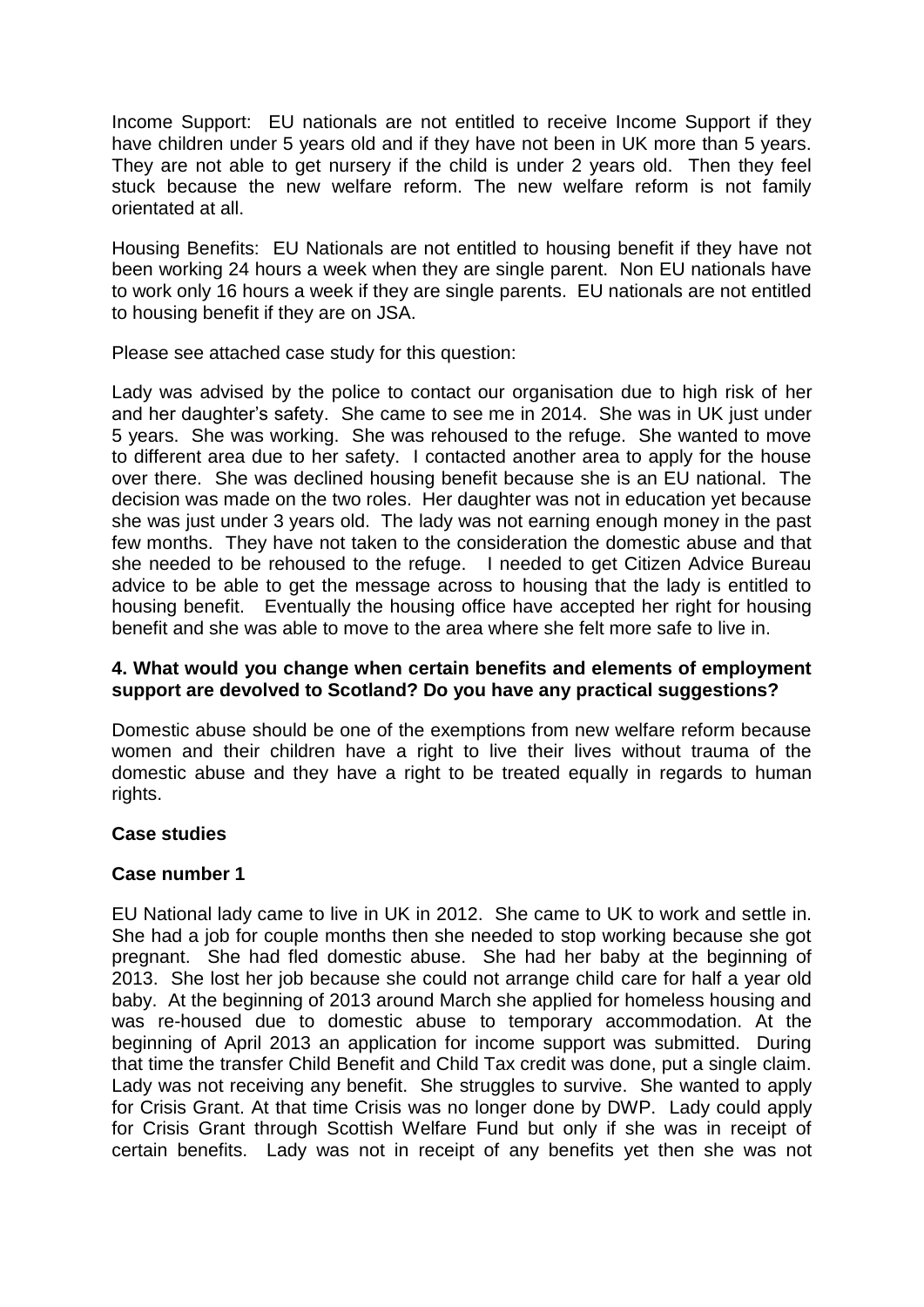eligible. She did not have benefit sorted, she did not have money to buy any food, she could only get food parcel.

At the end of April 2013 lady received confirmation from Jobcentre advising that she has been refused Income Support on the grounds that she did not have a child in general education or been in employment while her child has been in the UK. The lady applied for JSA. The letter from Job centre arrived with the confirmation that her online application for JSA went through but they are asking to call Job Centre. Phone call was made and it turned out that lady's application form for Income Support was still active on the system therefore her JSA application didn't go onto main system. At the end of June 2013 the lady received advice that she can apply for Income Support there so she did it. The first payment she received was in July 2013. Her other benefits like Child Benefit and Child tax credit were still not sorted. Eventually her benefits were sorted at the beginning of 2014.

## **Case number 2**

Lady came to UK in 2012 to join her partner at that time. She started to work straight away since she came to UK. She was constantly working till 2014. She flees domestic abuse from her partner. She decided to leave him in 2013. She has managed to be rehoused in 2013. Due to her abusive partner's behaviour like slaking and harassing her where she used to work, she needed to leave the job. She left her job due to her safety in 2014. When she left job she applied to go to college to gain better qualifications. At that time she has managed to get her housing benefit because her daughter was in the education and she was studying as well. Right now she struggles to make a decision what to do next due to her course finishing in June 2015. She would like to still study to increase her skill to get a better job in the future but she might not get housing benefit. She is considering whether to give up college and go to work.

## **Case number 3**

Case study for EU country woman who needed to put in a single claim for Child Benefit and Child Tax Credit after the separation from the perpetrator. She has been living in the UK for 7 years. Lady came to see me due to domestic abuse in mid-2014. She was working as self-employed. During that time the single claim was done over the phone to Child Benefit and Child Tax Credit. The offices closed the joint claim which the client had with her ex-partner and opened a new single claim. All information was taken over the phone. The lady should have received the form in 2 weeks. After 2 weeks the form had not arrived, another phone call needed to be made. Around October the form was still not sent, another phone call was made. Eventually she has received the form and sent it back to Child Tax Credit and Child Benefit.

CHILD BENEFIT: When I spoke with a few people over the phone from Child Benefit they have stated that the new claim does take up to 26 weeks from the time they have received a new single claim even though the lady was receiving Child Benefit before through the joint claim. EU woman have to fill in another form which is called B&C International 1 which take Child Benefit to deal with, up to another 16 weeks. All together EU women has to wait 42 weeks to get back the Child Benefits.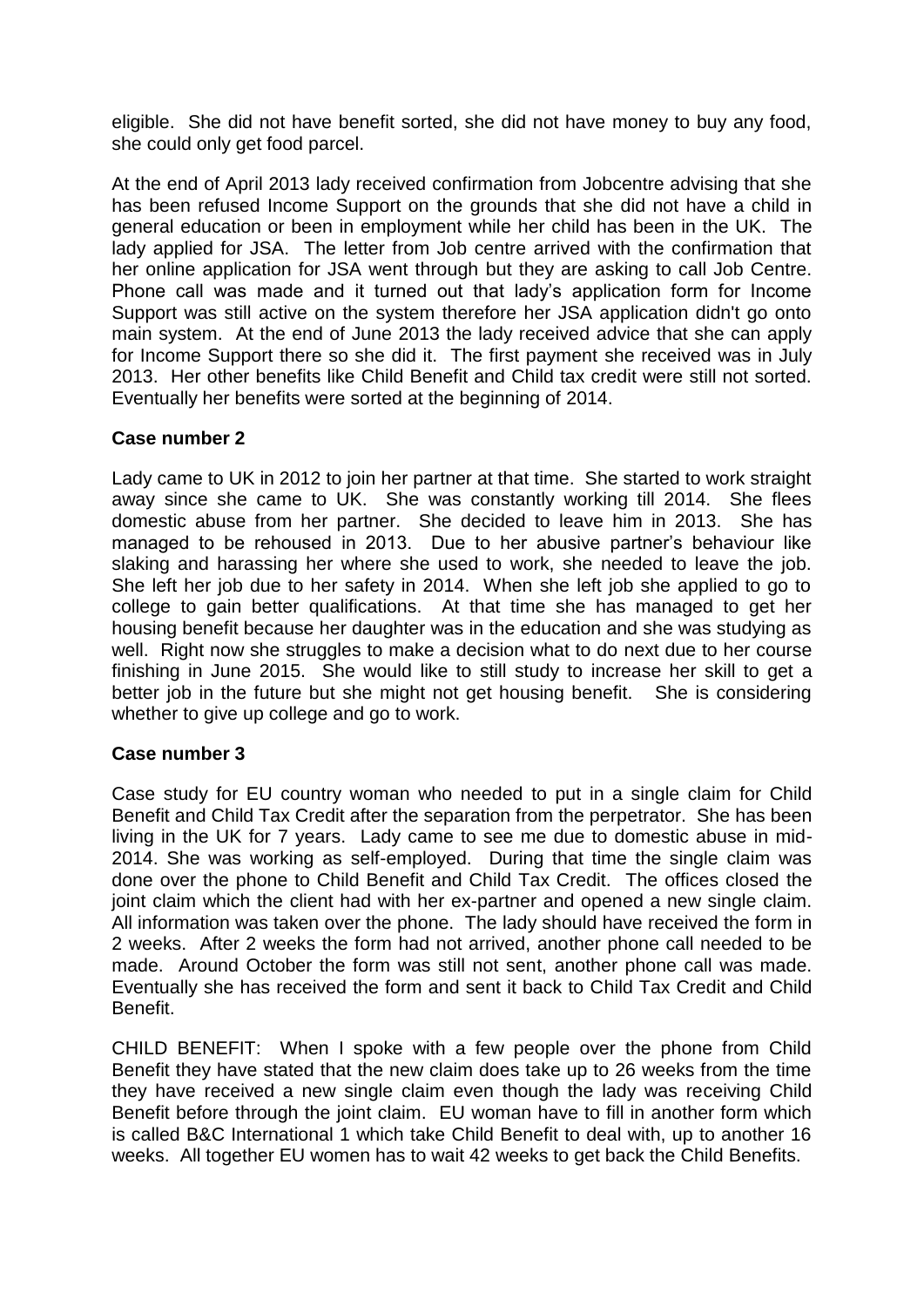CHILD TAX CREDIT: The EU national lady needed to wait 8 months for Child Tax Credit to decide if she is entitled to those benefit even though she had joint claim previously with her ex-partner. She needed to pass the test to reside.

DLA: The women's child is disabled and she was receiving DLA for him as well, as a joint claim. On mid-2014 I helped her to put a single claim for DLA as well. In September the women told me that her DLA for son has been stopped. The phone call was made to DLA office. DLA worker could not find women's son or the women's details on their system. They advised me to write a letter and ask for explanation.

At that point the lady was not receiving any benefits for her son. She struggled to pay bills and buy food for herself and her son. She needed to use a food bank and borrow money from friends. She has raised massive bills which she is not able to pay. At the moment she is considering to go bankrupt.

# **Case number 4**

Lady was advised by the police to contact our organisation due to high risk of her and her daughter safety. She came to see me in 2014. She was in UK just under 5 years. She was working. She was rehoused to the refuge. She wanted to move to different area due to her safety. I contacted another area to apply for the house over there. She was declined housing benefit because she is EU national. The decision was made on the two roles. Her daughter was not in education yet because she was just under 3 years old. The lady was not earning enough money in the past few months. They have not taken to the consideration the domestic abuse and that she needed to be rehoused to the refuge. I needed to get Citizen Advice Bureau advice to be able to get the message across to housing that the lady is entitled to housing benefit. Eventually the housing office have accepted her right for housing benefit and she was able to move to the area where she felt more safe to live in.

# **Case number 5**

EU national lady came in to see me due to domestic abuse. She has been living in UK just under 5 years. When she came here she was working till she has got pregnant. She has 2 years old son. Due to domestic abuse she separated from her partner. She was not having any money to live on. She was not entitle to apply for income support because she was not living in UK more than 5 years. She applied for JSA. She has received it only for 3 months. She is not entitle to housing benefit there so she has a massive rent arrears. She is in the threat to be evicted from the house she is living in. Her mental health has deteriorated due to the fact that she is not able to pay any bills.

# **Case number 6**

X was referred by her GP to Perthshire Women's Aid at end of October 2014. She has endured physical and emotional abuse for the past 20 years from her husband. She has 3 grown up children, and 2 of these are also physically and emotionally abusive.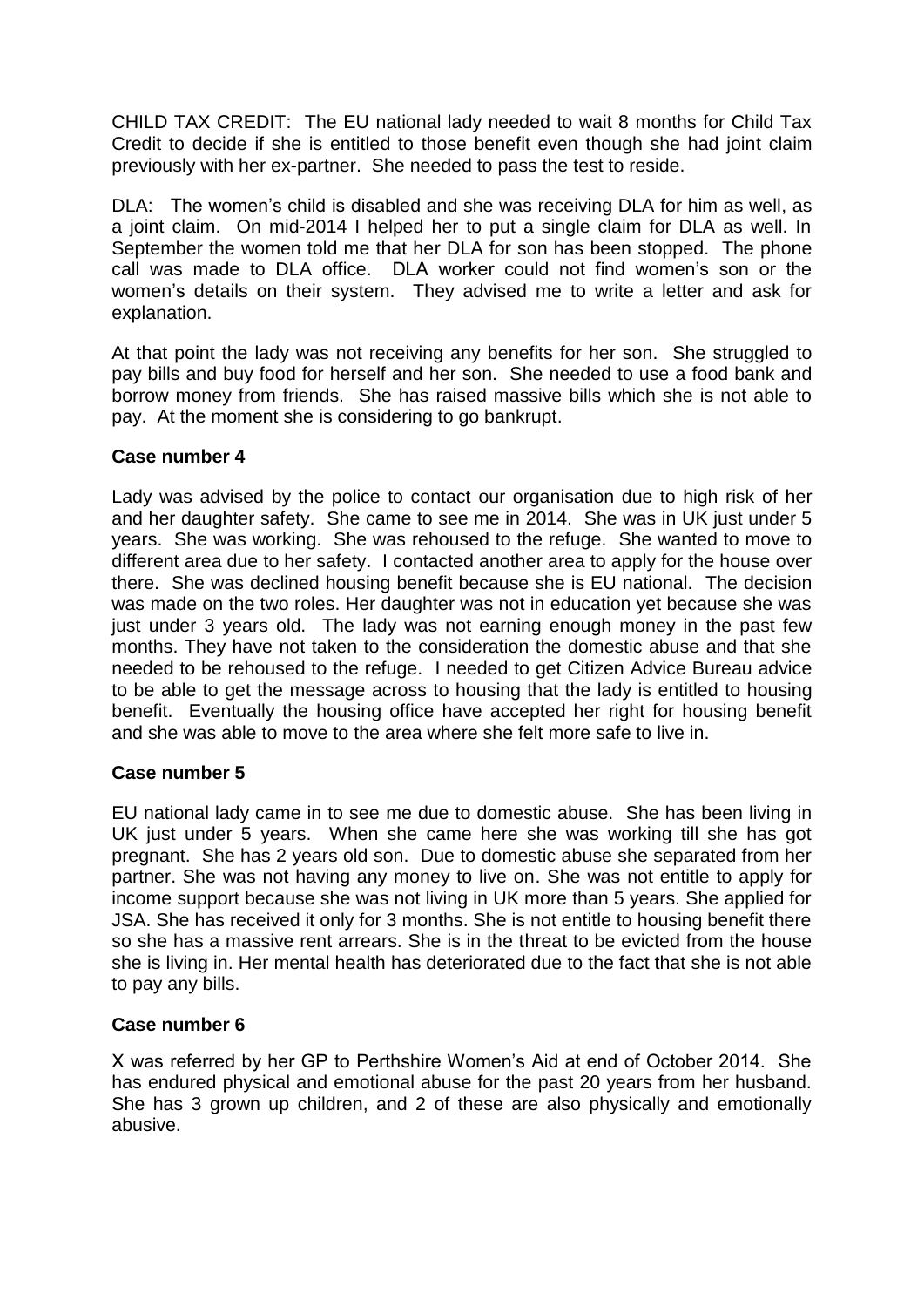X suffers from several health conditions: Carpal Tunnel, Diabetes, Fibromyalgia, hypothyroidism, incontinence and chronic fatigue syndrome. She also suffers from depression. She is on medication for all these conditions including morphine and cocodamol for the pain she suffers. She also has numbness down one leg and walks with a stick. X scored 19 on CAADA risk assessment.

Due to X physical issues, Perthshire Women's Aid had at that time no suitable refuge accommodation which was able to accommodate her disabilities. We supported X to apply for housing and X was happy to be put on the housing list. She did not want temporary accommodation at this time.

In middle of December X was offered a 2 bedroom flat which would be ready in the New Year. Perthshire Women's Aid helped X to apply for Community Care Grant and Housing Benefit for X and her daughter, who would be moving with her.

The tenancy agreement was signed end of December and X received keys. X was advised that she would have 2 weeks free rent for this period.

Beginning of January 2015 Housing Department requested documentation in support of her housing benefit application. X moved into flat on beginning of February. There is no carpets or furniture as yet. She is sleeping in a sleeping bag.

Housing Benefit and Community Care Grant requesting more documentation. This was scanned over end of February.

Notification from Community Care Grant beginning of March saying X application unsuccessful due to X and daughter's earnings. X very distressed and anxious. Housing benefit called in regards to X housing benefit. They have done a home visit and looked in X windows and there was no curtains or carpet and therefore they believe she was not sleeping in the property. Advised that X told Perthshire Women's Aid that she is thinking of giving up the house now that she wasn't awarded the community care grant. Housing Benefit are inviting X in for an interview and if they are satisfied with answers to the questions they will issue housing benefit.

In middle of March X handed keys into council as the stress of having no furniture or carpets and issue with housing benefit taking its toll. X moved back into house with ex-husband.

End of March received phone call from Welfare Fund who want to resolve the issue with carpets and furniture for X so she can live safely without domestic abuse. Welfare Fund have also requested training from PWA so this can never happen again.

X has one month from handing keys in to make decision as to give up the tenancy for good. After discussing with X, she decided to return to flat once carpeted. End of April X received white goods and couch. Carpets laid few days afterwards. X moved into her flat in April 2015.

Meeting also took place with Housing Benefit Section to reinstate claim. This is still ongoing and has proved stressful for X. X is on the verge of handing keys in yet